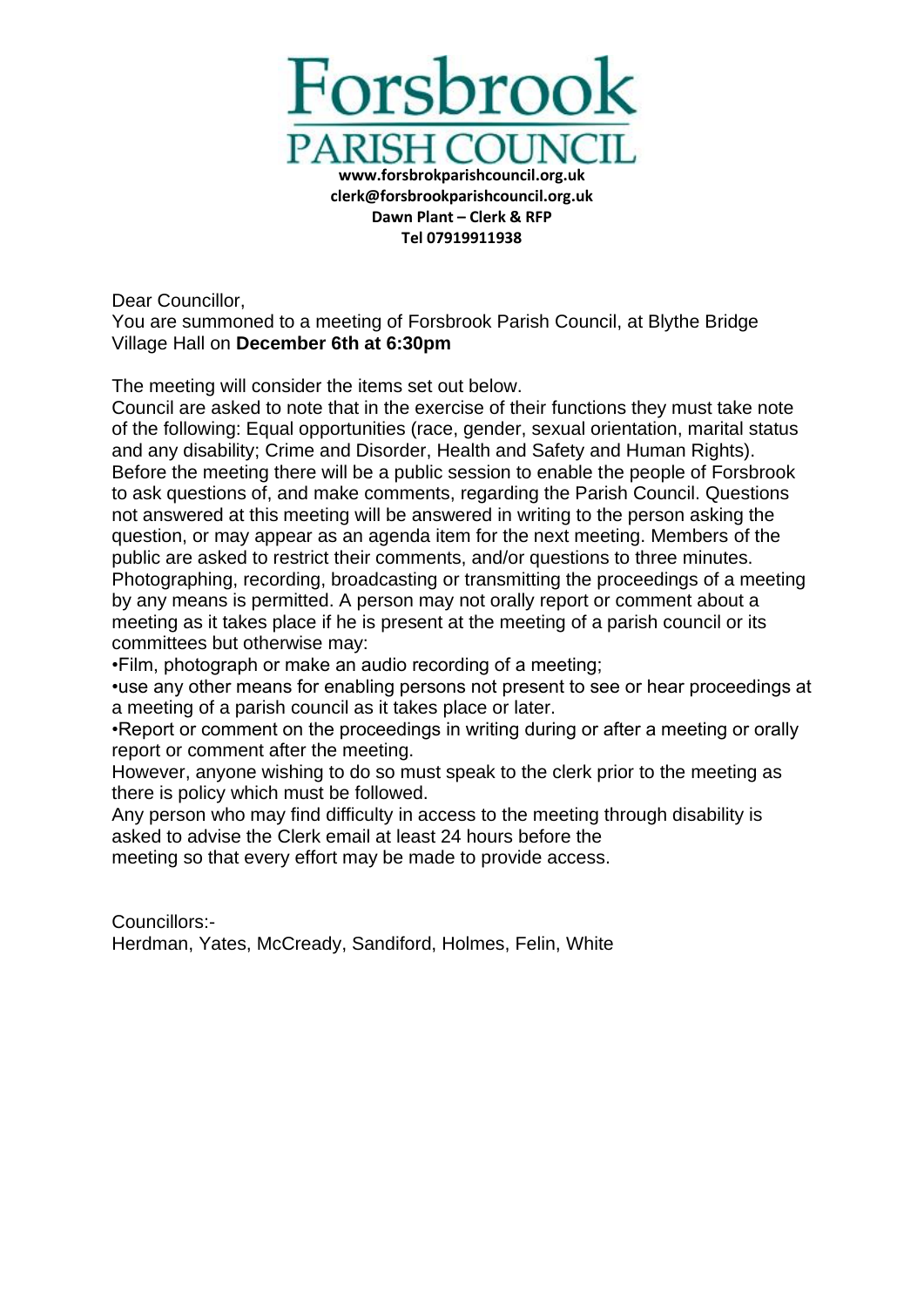

#### **Tel 07919911938**

#### **Monday 6th December at 6:30pm**

# **PLEASE NOTE MASKS MUST BE WORN FOR THE MEETING MAIN AGENDA**

1, **Apologies**: to receive apologies.

2, **Declarations of Interest and Dispensations (from agenda)** – Councillors must declare any personal or prejudicial interests in items on the agenda and their nature, and leave the room for the relevant items.

3, **Register of Interests**: Councillors are reminded of the need to maintain their register of interests.

4, **Minutes**: to consider for accuracy and to approve the minutes of the last meeting: October 2021

5, **Residents issues**: (Suspend standing orders) To hear any issues faced by residents of the Parish

6, **County and District Councillor reports** to include reports from representatives attending outside meetings. to update Council with any relevant information.

#### 7, **Accounts/ Finance**: to consider/approve

- a) December accounts
- b) Bank Reconciliation (previously circulated by email and available on the web site)
- c) YTD figures and budget scrutiny
- d) To discuss the updated budget and make a decision on the budget for 2022
- e) To discuss and set the precept for 2022/23
- f) To discuss and decide on the proposal for Forsbrook Parish Council to apply to the Secretary of State for the Department of Levelling up Housing & Community for a loan through Staffordshire Moorland District Council for £100,000 payable over 20 years at a rate of 4.5% at a cost of between £7081 - £7734 with and without security.

## 8,, **Clerks report.**

## 9, **Correspondence**

## **10. Update on the Police House project**

11, **Planning:** to consider the Parish Councils response to the following planning applications:

SMD/2021/071 - 13 Poplar Close Blythe Bridge - Proposed single storey rear extension

SMD/2021/0669 **-** 1 Greenwood Road Forsbrook - Bay window to front elevation and alteration of roof pitch to main house.

12, **Cemetery:** to discuss any issues with the cemetery.

13, **Environment**: to discuss any issues which Councillors would like the Clerk to report to other agencies.